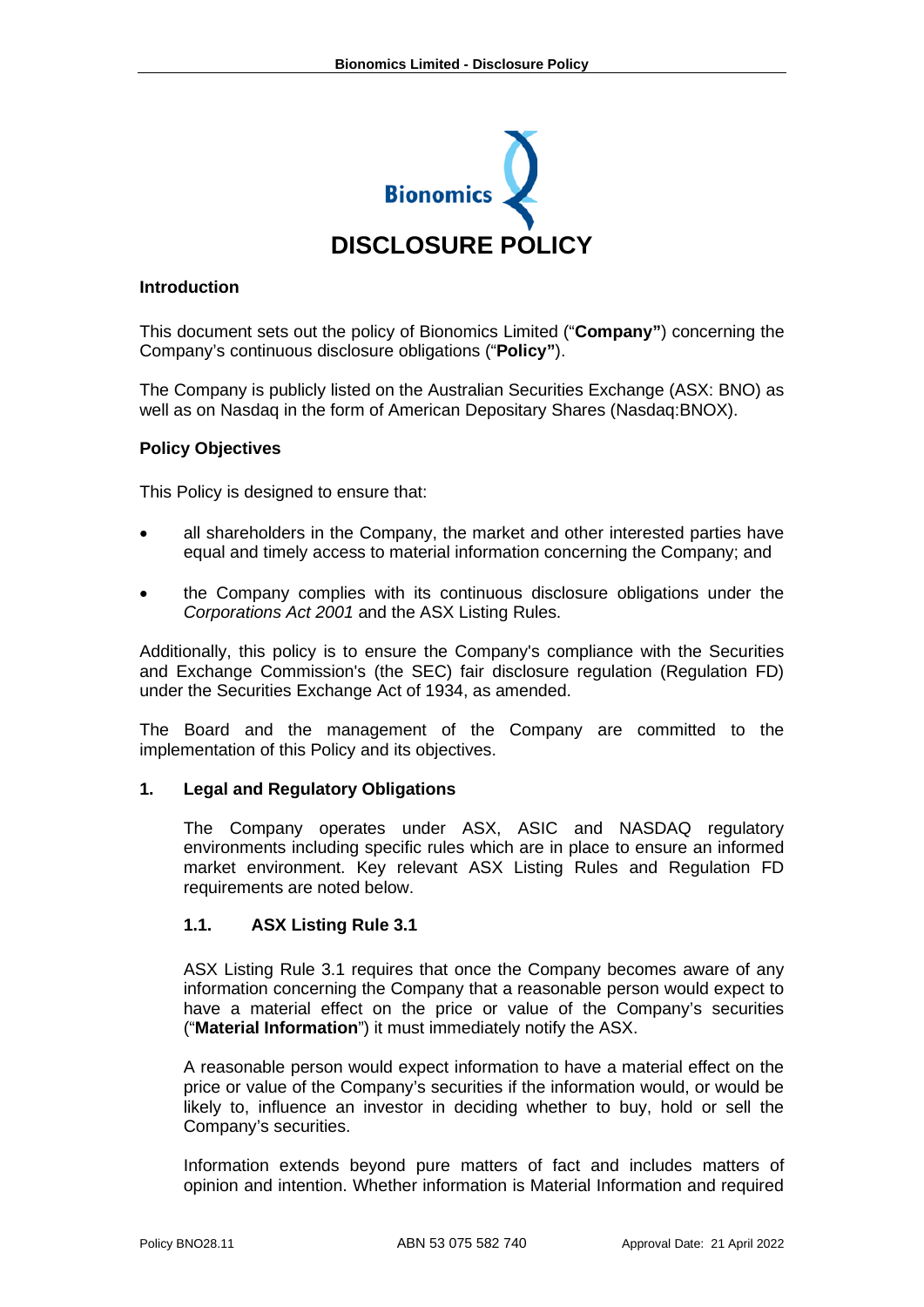to be disclosed is an objective test and the fact that an officer of the Company may honestly believe that information is not Material Information will not avoid a breach of Listing Rule 3.1, if that view is ultimately found to be incorrect.

The requirement in Listing Rule 3.1 to disclose information to ASX *immediately* does not mean instantaneously, but means "promptly without delay", doing it quickly as it can be done in the circumstances and not deferring, postponing or putting it off for a later time.

The Company will not release Material Information that is required to be given to ASX under Listing Rule 3.1 to an external party except where that information has first been disclosed to ASX and the Company has received an acknowledgement from ASX that the information has been released to the market generally.

If the Company becomes aware that Material Information has been released to a section of the public (eg at a media briefing or through its publication on a website or in social media), before it has been given to ASX under Listing Rule 3.1, the Company must immediately give that Material Information to ASX for in a form suitable for release to the market.

# **1.2. Exceptions to Listing Rule 3.1**

In accordance with ASX Listing Rule 3.1, the Company will not be required to disclose any Material Information if each of the following is satisfied in relation to the information:

- One or more of the following applies:
	- (a) It would breach a law to disclose the information;
	- (b) The information concerns an incomplete proposal or negotiation;
	- (c) The information comprises matters of supposition or is insufficiently definite to warrant disclosure;
	- (d) The information is generated for internal management purposes of the Company; or
	- (e) The information is a trade secret; and
- The information is confidential; and
- A reasonable person would not expect the information to be disclosed.

# **1.3. Examples and Guidance Note 8**

Annexure A to this Policy contains a non-exhaustive list of examples of types of information which will usually be considered material (as provided in ASX Listing Rule 3.1).

Annexure B contains website links to a continuous disclosure guide issued by ASX and also to ASX Guidance Note 8, which are intended to assist listed entities to comply with their continuous disclosure obligations under Listing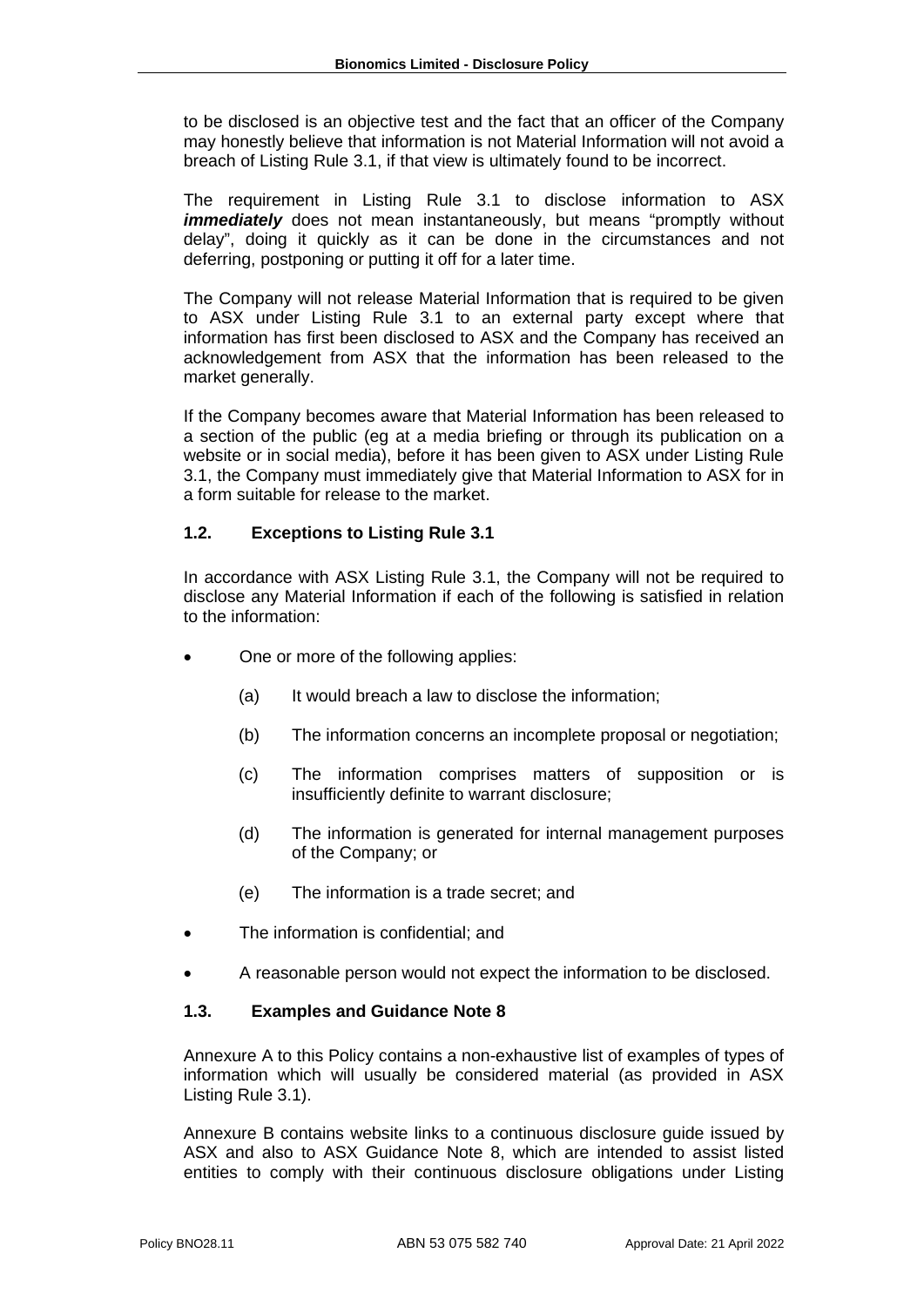Rule 3.1 to 3.1B. A website link to the ASX & AusBiotech Code of Best Practice for Reporting by Life Science Companies provides further examples for companies specifically in this sector.

# **1.4. ASX Listing Rule 3.1B**

Under Listing Rule 3.1B, ASX may ask the Company to make an announcement because of a sudden and significant movement in the market price or trade volumes of the Company's securities or otherwise to correct or prevent a false market in the Company's securities. If the Company is not in a position to issue an announcement straight away, it should consider requesting a trading halt. The Company is expected to act swiftly in assessing whether a trading halt is required and then (if required) request a trading halt. Section 4.2 of this Policy relates to trading halts.

# **1.5 Regulation FD**

Regulation FD requires that if the Company or a person acting on our behalf discloses material non-public information to any outside parties such as brokerdealers and their associated persons, investment advisers, institutional investment managers and their associated persons, investment companies, hedge funds, and affiliated persons, or any holder of the Company securities and it is reasonably foreseeable that the holder will purchase or sell the Company securities on the basis of the information, then the Company must make public disclosure of that information either simultaneously (if the disclosure is intentional) or as soon as reasonably practicable (if the disclosure was unintentional).

# **2. Internal Structure & Responsibilities**

The Company's internal control mechanisms and processes to ensure systematic and timely evaluation of whether any new information may require disclosure are as follows:

# **2.1 Responsibility for Disclosure Decisions**

The Executive Chairman (EC) is responsible for making the decision as to whether any information is considered Material Information and therefore should be disclosed to the ASX and NASDAQ. The EC is also responsible for the compilation of the announcement in line with this Policy. Once considered ready for release, the EC will have the Board, or his designate, review the announcement and approve the release of the announcement to the market.

Where a matter requires immediate disclosure, and it is not practicable for the EC's approval to be obtained, the Chair of the Audit & Risk Management Committee is authorised to approve and release an appropriate announcement immediately.

Where the EC is to review and approve an announcement, the EC may decide to refer the proposed announcement to the Company's Board and/or any relevant Board Committees for further consideration. For example, the Audit & Risk Management Committee and Board will review ASX Announcements relating to the Company's financial results prior to release to the market.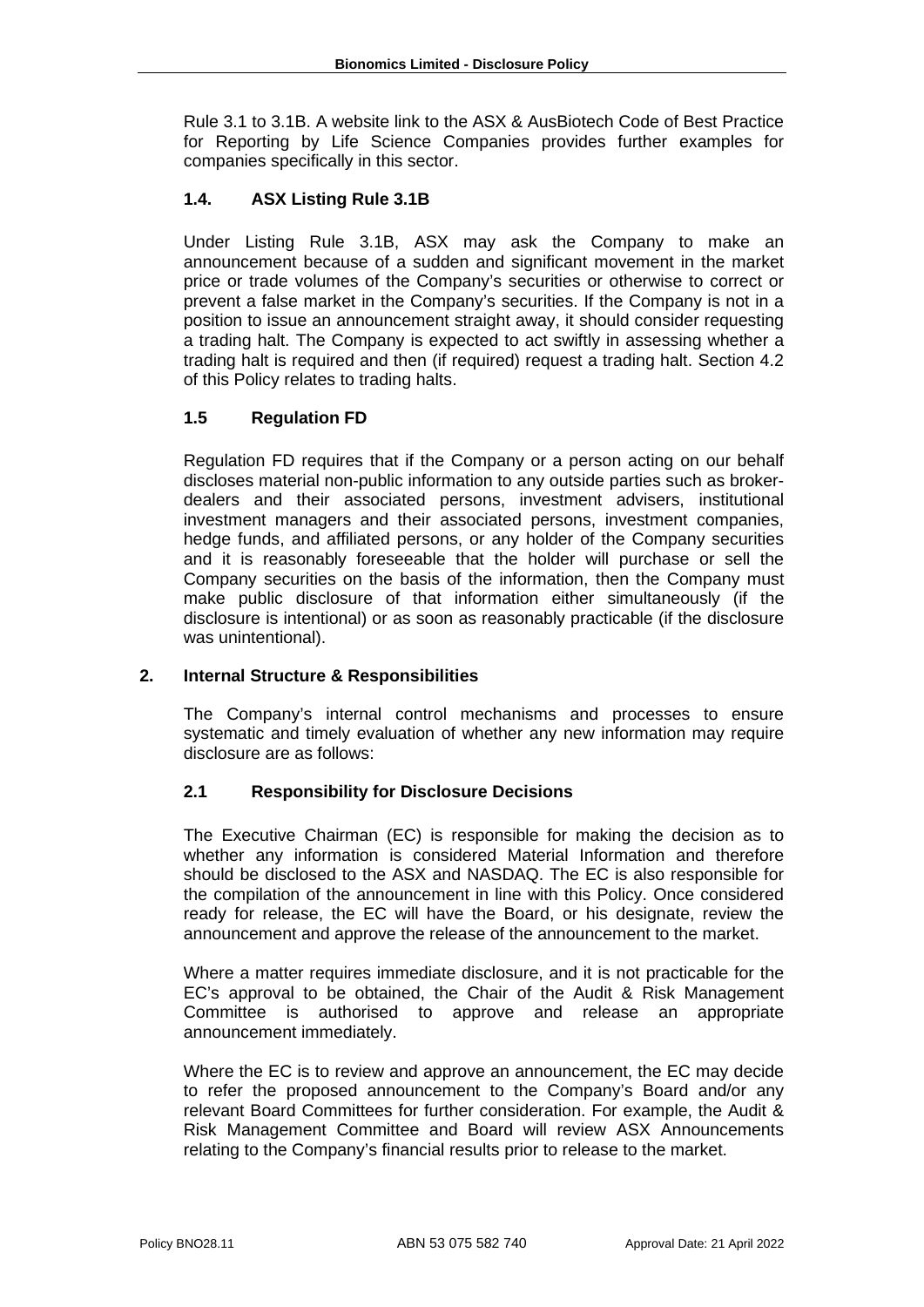While noting the examples and guidance set out in ASX Listing Rule 3.1 and other ASX guidance (see Annexures A and B), the EC is responsible for determining, on a case by case basis, whether any particular piece of information constitutes Material Information and requires an announcement.

# **2.2 Responsibilities of Personnel and Management**

The current Executive Management Committee of the Company (**EMC**) is that set out in Annexure C. The EMC will have ASX announcements as a standing agenda item at its regular meetings at which time the EMC will identify and discuss any issues that may require ASX disclosure. If and to the extent that they are uncertain as to whether information requires disclosure, the Company Secretary will provide advice and if necessary, will seek external legal advice and/or the view of the ASX on this issue.

Members of the EMC are responsible for raising any issues that may require potential disclosure immediately rather than delaying discussion to the next scheduled EMC meeting. Company personnel will also be required to inform management of any information that may potentially require disclosure under this Policy as soon as they become aware of it.

The EC will delegate preparation of the announcement to the appropriate members of the EMC. All proposed announcements will be reviewed and signed off by the appropriate members of the EMC and by the EMC as a whole before finalisation with the EC for release to ASX.

Responsibility for final approval of proposed ASX announcements will reside with the EC (or with the Chair of the Audit & Risk Management Committtee in circumstances noted in Part 2.1 above).

### **2.3 Documentation and Review Requirements Surrounding Disclosure Evaluation and ASX Announcements**

The reasons for deciding that information brought to the EC's attention in accordance with this Policy should or should not be disclosed will be documented. Where necessary, they will ensure that appropriate Company personnel and external advisors review ASX announcements. They will also ensure, where applicable, that fact verification materials in relation to announcements are obtained and are maintained for a reasonable period following an announcement.

### **2.4 Wording**

The wording of all ASX announcements shall be factually accurate, presented in a clear format and include all information material to investors' consideration of the impact of the announcement on their investment decision.

Expressions of intentions or likelihoods, including potential outcomes, are to be avoided, unless these expressions are clearly qualified as to the risks involved.

Where appropriate, ASX announcements will include a safe harbour statement principally in accordance with the sample statement set out in Annexure D.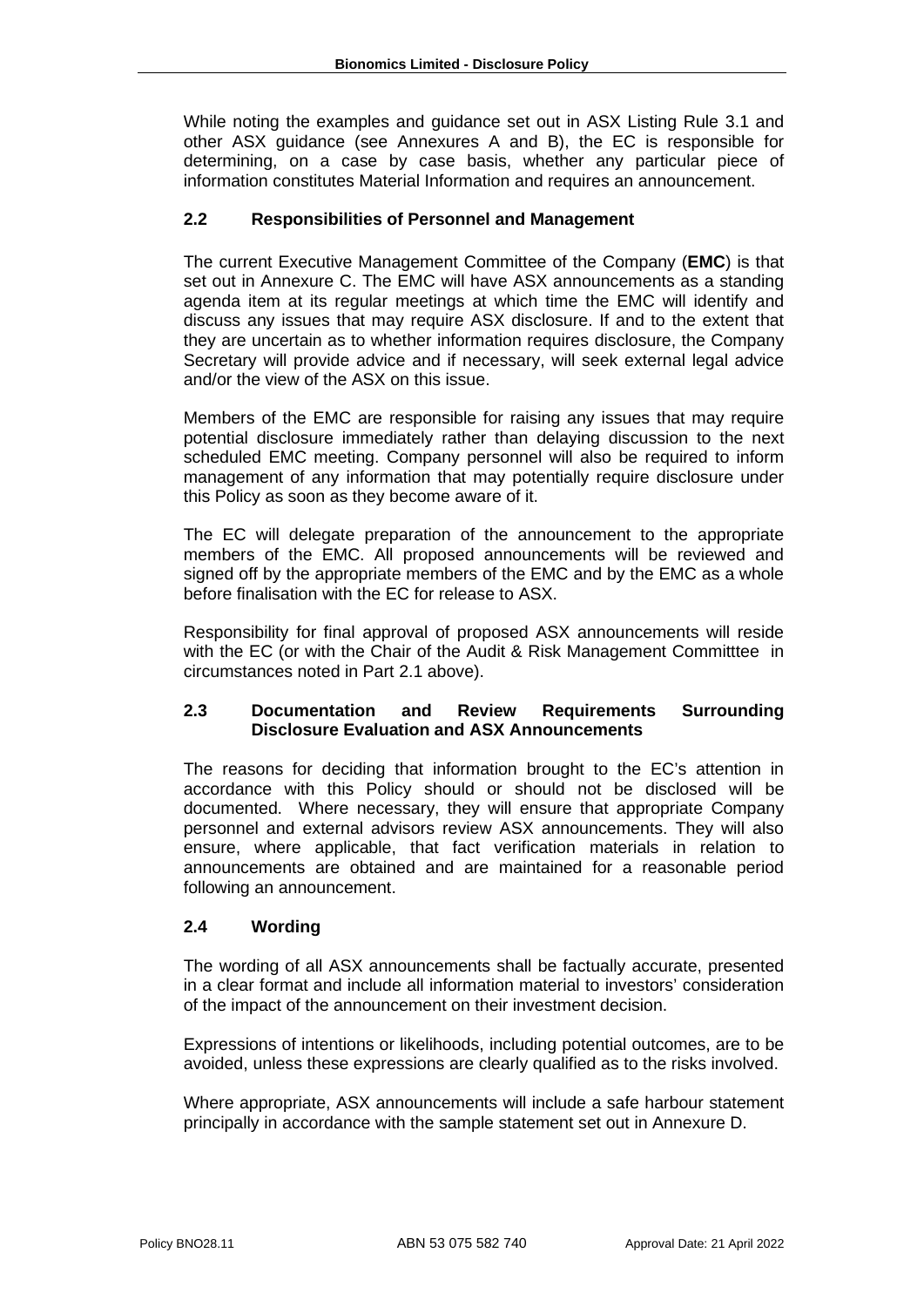# **2.5 Publication**

Following receipt of confirmation of lodgement of an announcement with the ASX, all Material Information disclosed to the ASX under this Policy will be promptly published on the Company's website (or otherwise released to the market), within 24 hours of the release of the announcement to ASX where possible.

# **2.6 Monitoring Compliance**

The Company Secretary will be responsible for monitoring the disclosure practices of the Company and compliance with this Policy generally and will report to the Board on any need to update this Policy from time to time. The Company Secretary will also be responsible for promoting amongst the Company's personnel an understanding of the principles underlying continuous disclosure, the Company's disclosure obligations under the ASX Listing Rules and the need for compliance with this Policy.

The Company's Audit & Risk Management Committee will be responsible for and will, at each of its meetings, consider the Company's compliance with this Policy.

# **2.7 Statutory Filings**

Certain statutory filings (such as, ASX Appendix 3B, new issue announcement; ASX Appendix 3Y, change in director's interest notice and Notice of Annual General Meeting) are not covered by this Policy. These statutory filings will be prepared by the Company Secretary, and reviewed prior to lodgement by the EC.

### **3. Control Processes over Other Disclosures to the Investment Community and the Public at Large**

The Company on a regular basis issues other information into the market or holds discussions with individual investors, investment brokering firms and other members of the public at large. Preparation and review of these processes is to be managed as follows.

# **3.1 Media Releases**

The Company may issue media releases to advise of specific information that is not required to be disclosed under the Listing Rules. The preparation and issue of such media releases should follow the same preparation and approval process as an ASX announcement, provided that final approval of all media releases will be by the EC.

An example of specific information which might be the subject of a media release would include new appointments (other than certain senior appointments e.g. directors and Company Secretary, which are required to be disclosed to ASX).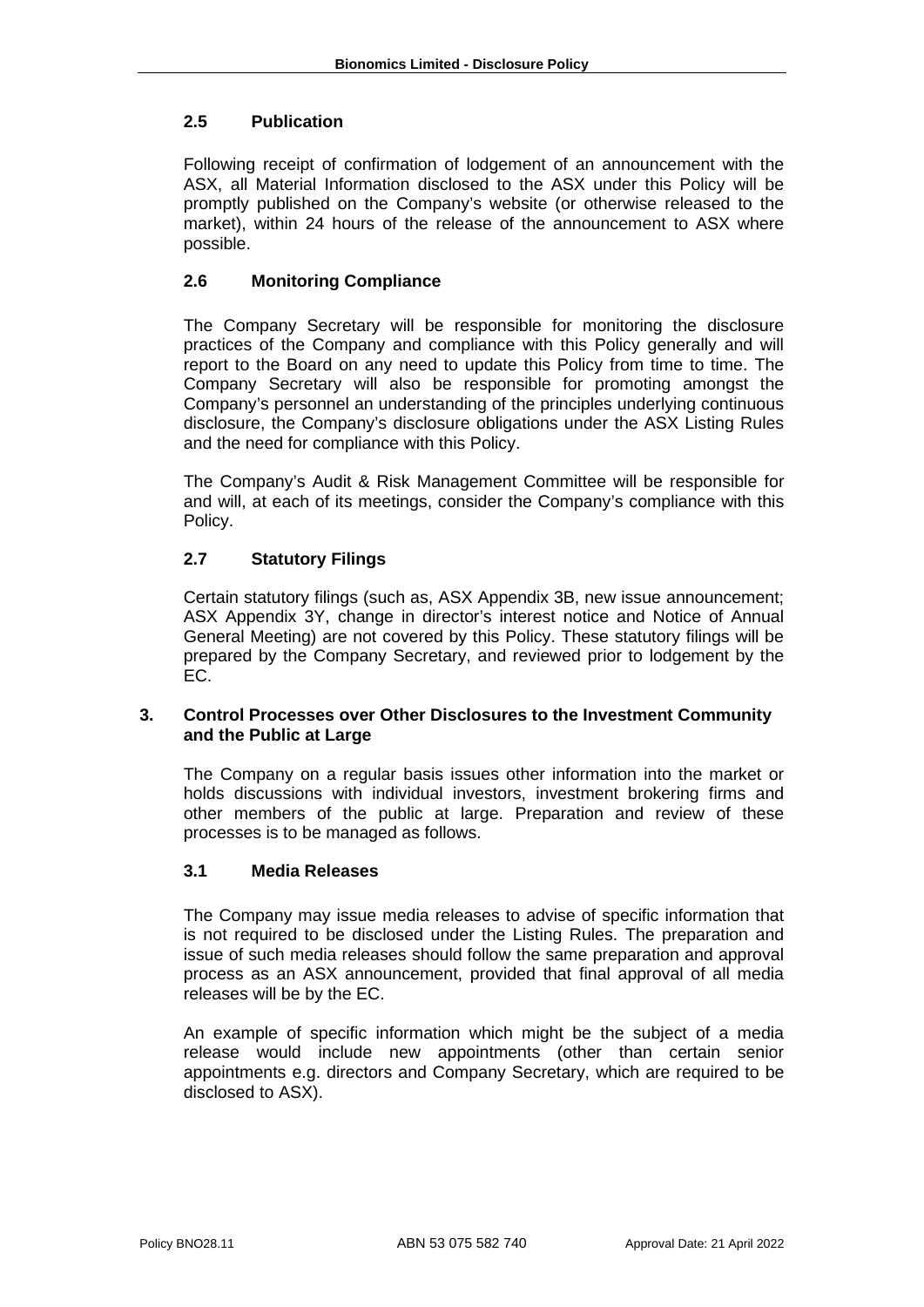# **3.2 Discussion and Responses to Outside Parties Including All Forms of Media and the General Investment Community**

Discussions with all outside parties regarding any part of the Company's affairs which are material and may influence directly or indirectly investors is strictly restricted to the EC, CFO and Company Secretary or as otherwise designated by the EC on particular issues.

This delegation is essential to ensure consistent disclosure to the market on all material issues.

Any Company personnel who receive a request for comment on the Company's affairs from an external third party must refer the enquiry to the EC, CFO or Company Secretary.

# **3.3 Analyst Reports and Forecasts**

It is the policy of the Company not to comment on, or endorse analysts' reports or forecasts other than commenting on information that has previously been disclosed to the market or to correct material inaccuracies. Where analysts send draft reports to the Company for comment, they must be immediately referred to the EC.

The Company will keep a record of any information or comment provided to analysts. The Company will provide a standard disclaimer for use on all responses made to analysts, e.g. "The Company is not responsible for and does not endorse any analyst report that contains commentary on the Company. The Company will not provide non-disclosed material price or value sensitive information in response to any such report. The information may be reviewed only to correct inaccuracies and any correction of inaccuracies by the Company does not imply endorsement of the content of the report."

# **3.4 Open Briefings**

The Company may hold open briefings with institutional investors or stockbroking analysts to discuss information that has previously been disclosed to the market. The timing of open briefings will be notified on the Company's website in advance.

No Material Information will be disclosed during such briefings until that information has been disclosed to the ASX. Where a question raised in an open briefing can only be answered by disclosing Material Information, the relevant person must decline to answer the question until the Company announces the information through the ASX.

All open briefings must be attended by at least two representatives of the Company and notes must be taken of the proceedings at the briefing and such notes must be kept for a reasonable period of time.

If a representative of the Company attending the briefing suspects that Material Information has potentially been disclosed in a briefing, that representative will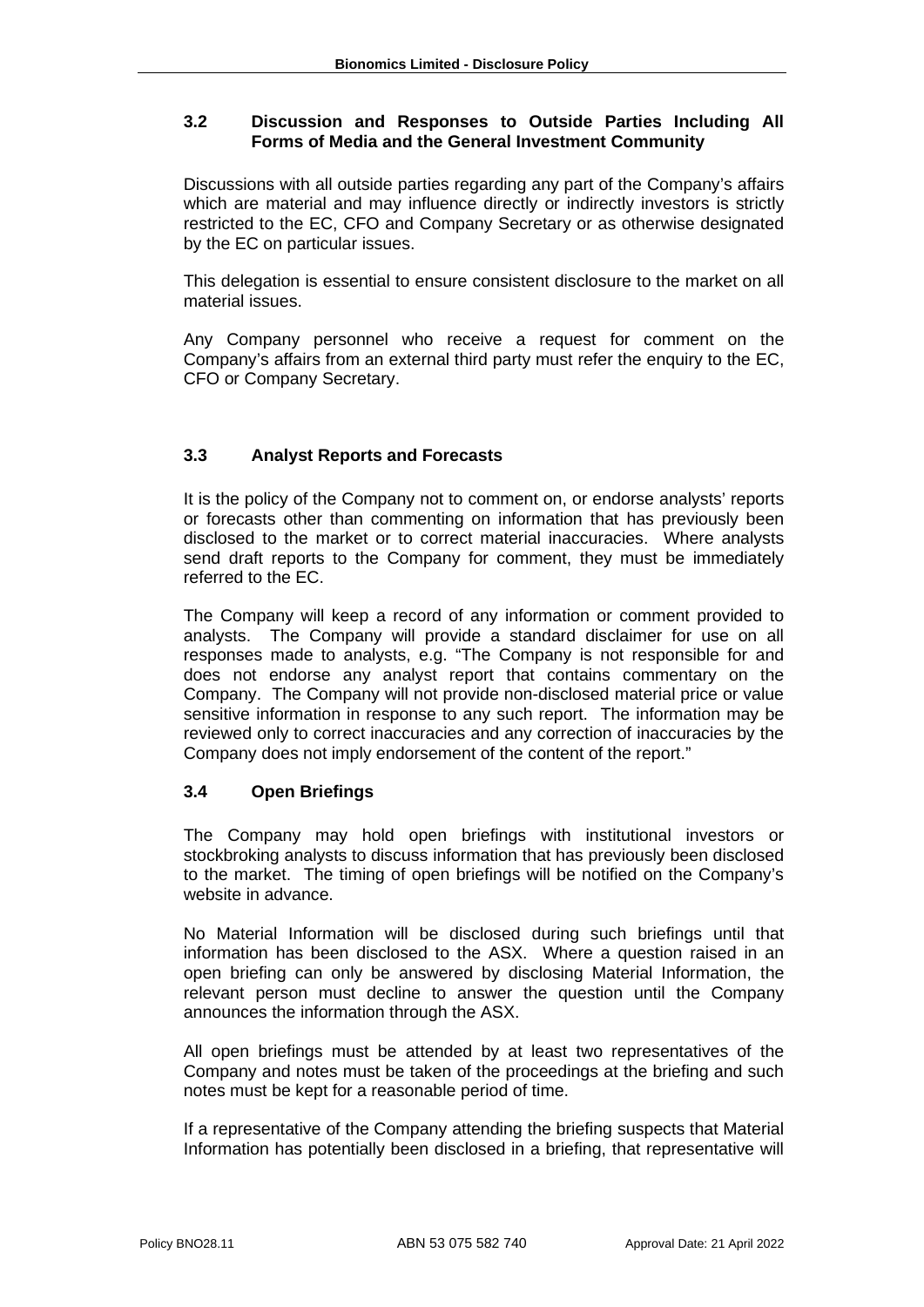be required to inform the EC immediately and the procedures set out in this Policy shall then apply.

## **3.5 Individual Briefings**

The Company may hold individual briefings with investors, institutional investors or stockbroking analysts and media to provide background and technical information to assist such persons in their understanding of the Company's business activities.

No Material Information will be disclosed during such briefings until that information has been disclosed to the ASX.

All individual briefings should be attended by at least two representatives of the company, where practicable. Notes are to be taken of the proceedings at the briefing and such notes, such as presentations, must be kept for a reasonable period of time.

If a representative of the Company attending the briefing suspects that Material Information has potentially been disclosed in a briefing, that representative will be required to inform the EC immediately and the procedures set out in this Policy shall then apply.

### **3.6 Briefing Materials**

Any written materials to be used at open or individual briefings (e.g. slides presentations, papers) must be provided in advance to the EC, CFO or Company Secretary to determine whether any of the information contained in such materials has been previously disclosed to the ASX and whether any such information may require prior disclosure to the ASX.

Where appropriate, briefing materials will include a safe harbour statement principally in accordance with the sample statement set out in Annexure D.

#### **4. Other Considerations for Any Potential External Communications or Discussions by the Company**

#### **4.1 Market Speculation**

Neither the Company nor any of its personnel will comment on market speculation or rumours unless required to do so by law or the ASX or where the speculation or rumours contain material errors, which the Company considers could materially impact on the Company. Any comment to be made in these circumstances may only be made with the prior approval of the EC.

The Company will use reasonable endeavours to safeguard and otherwise keep confidential all potentially Material Information so as to avoid, to the extent possible, premature disclosure of such information.

The Company will not make comments on other companies unless prior approval from the other company has been received in a verifiable form.

Where, however, a media or analyst report or market rumour appears to contain or to be based on credible market sensitive information (whether that information is accurate or not) and: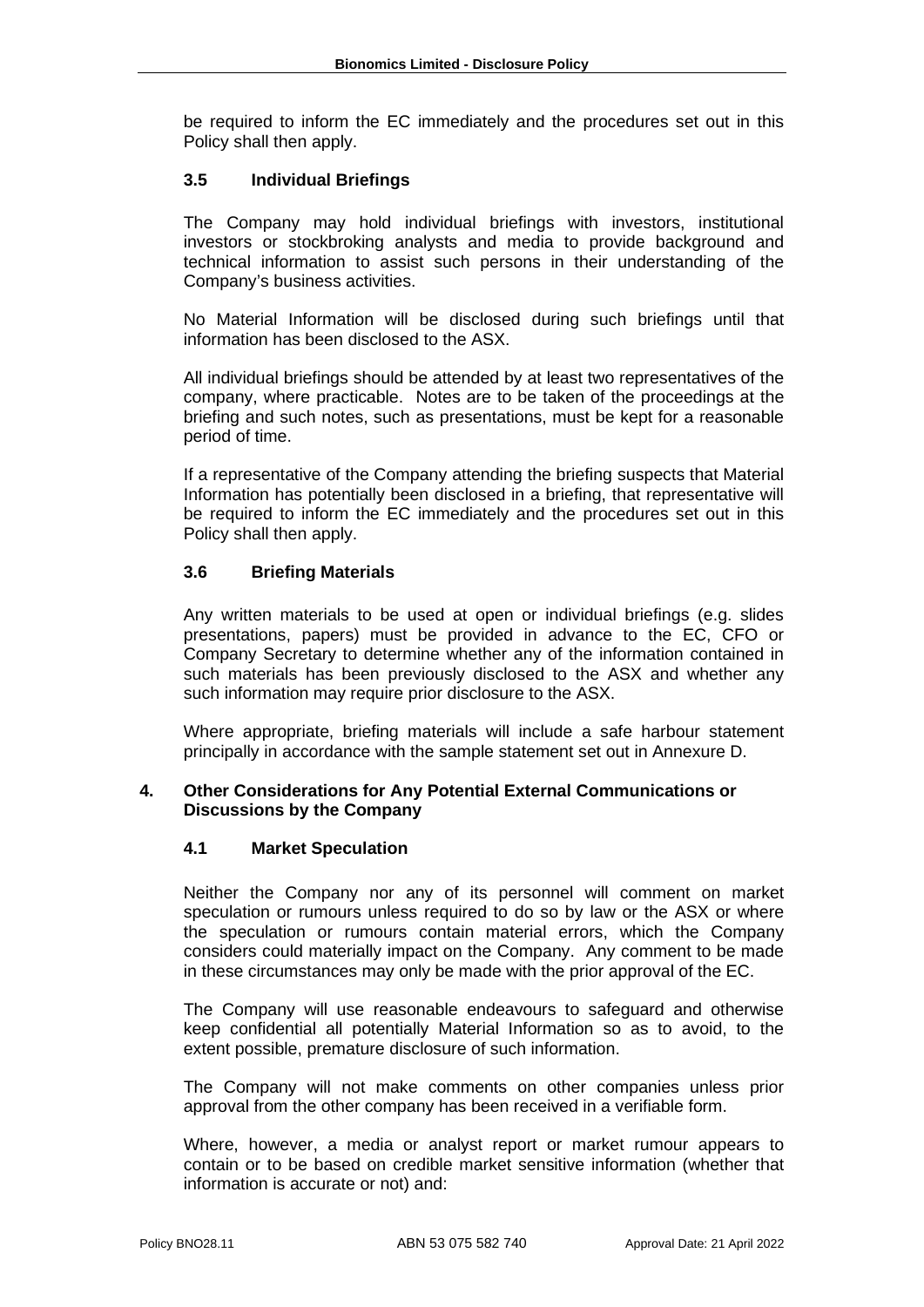- there is a material change in the market price or traded volumes of the entity's securities which appears to be referrable to the report/rumour (in the sense that it is not readily explicable by any other event or circumstance); or
- if the market is not trading at the time but the report/rumour is of a character that when the market does start trading, it is likely to have a material effect on the market price or traded volumes of the entity's securities,

ASX considers that the entity has a responsibility to the market to respond to the report in a timely manner. If the entity does not do so voluntarily, ASX will consider exercising its power under Listing Rule 3.1B to require it to do so.

# **4.2 Trading Halts, 'Blackout' Periods and Voluntary Suspensions**

The Company may request a trading halt from the ASX to maintain orderly trading in the Company's securities or to prevent trading of the Company's securities in an inefficient and uninformed market. The EC (who may decide to consult the other Directors) will be responsible for determining whether a trading halt will be requested. If a trading halt is required in circumstances where time does not permit consultation with the EC, the Chair of the Audit & Risk Management Committee is authorised to request a trading halt (without consultation with the EC).

A trading halt may be necessary in the following scenarios:

- where the market is trading, and the Company is not in a position to issue an announcement to ASX immediately;
- where the market is not trading, and the Company will not be in a position to give an announcement to ASX before trading next resumes;
- material Information requires disclosure under Listing Rule 3.1, however the Company considers the announcement to be so significant that it ought to be approved by the Board before it is released to ASX, but due to unavailability of the Directors, the Board is unable to meet promptly and without delay;
- where the situation is uncertain or is evolving but is likely to resolve itself within a relatively short period (the maximum period of time allowed for a trading halt is 2 trading days) and the Company considers it would be better for the announcement to be delayed until there is greater certainty or clarity around the outcome.

If the Company does not believe a trading halt of 2 trading days would be sufficient time to resolve the disclosure issue, the Company should consider if a voluntary suspension is appropriate. The EC (who may decide to consult the other Directors) will be responsible for determining whether a voluntary suspension will be requested.

The Company may impose communication 'blackout' periods from time to time during which the Company will not hold briefings (other than to discuss matters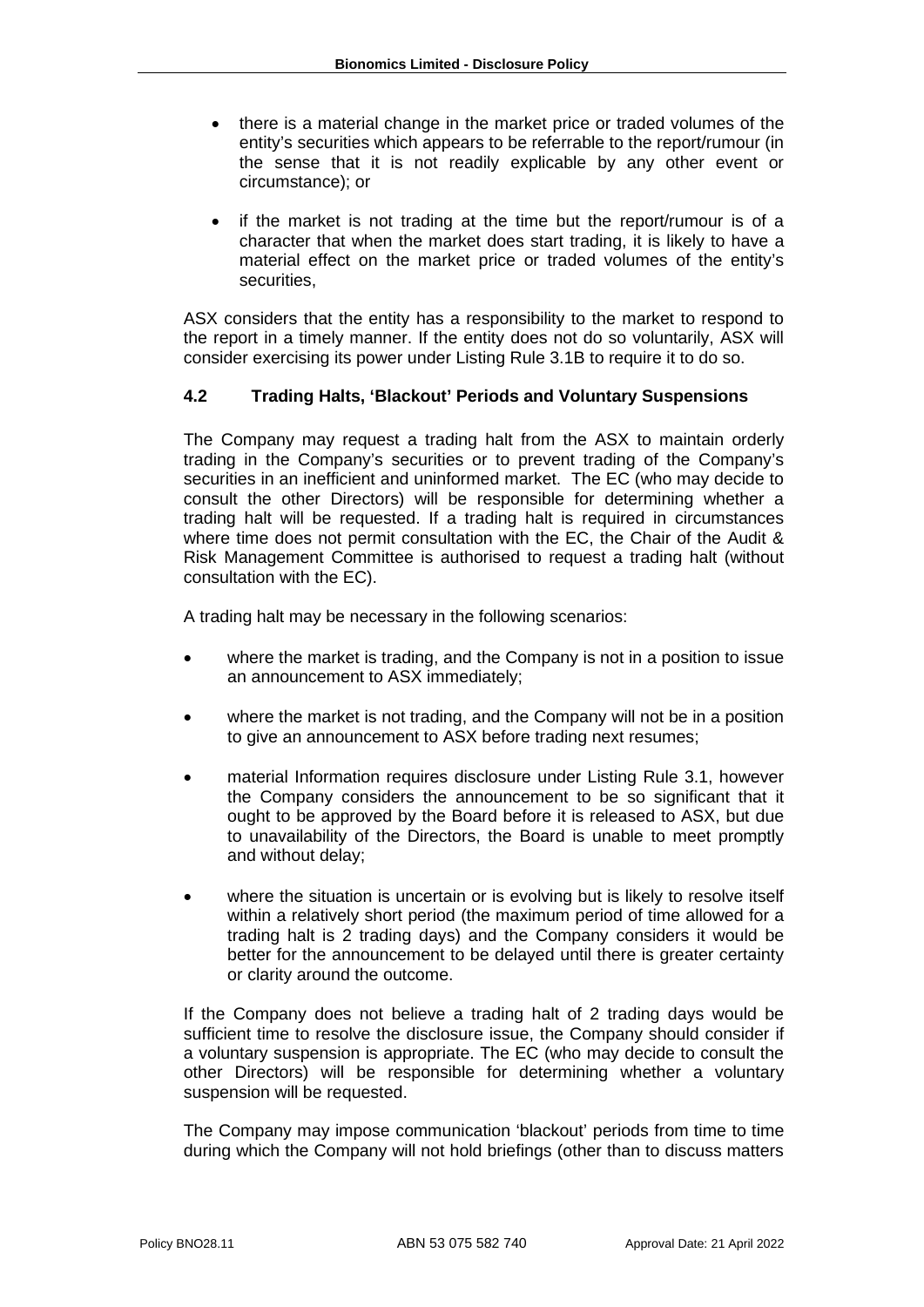that have been announced to the ASX), such as a blackout period during the four weeks prior to release of both half year and full year financial results.

In any event, all Directors will be advised immediately of a trading halt or blackout period.

## **4.3 No Embargos**

Company personnel must not disclose any Material Information or potentially Material Information (for example to analysts or journalists) under an embargo arrangement.

ASX cannot accept, and will disregard, any embargo an entity attempts to place on an announcement given to ASX under that ASX Listing Rule 3.1.

### **4.4 Policy Breaches**

A breach of this Policy may lead to disciplinary action being taken against an employee or manager including dismissal in the most serious cases.

#### **5. Review and changes**

The Company reserves the right to update, revise and replace its policies and procedures, including this Policy, as often as is necessary to ensure that they are current and effective.

Any questions in relation to this Policy should be directed to the Company Secretary.

#### **6. Approved and adopted**

This Policy was approved and adopted by the Bionomics Board of Directors on 21 April 2022 and remains in force unless and until amended or repealed and replaced by the Board.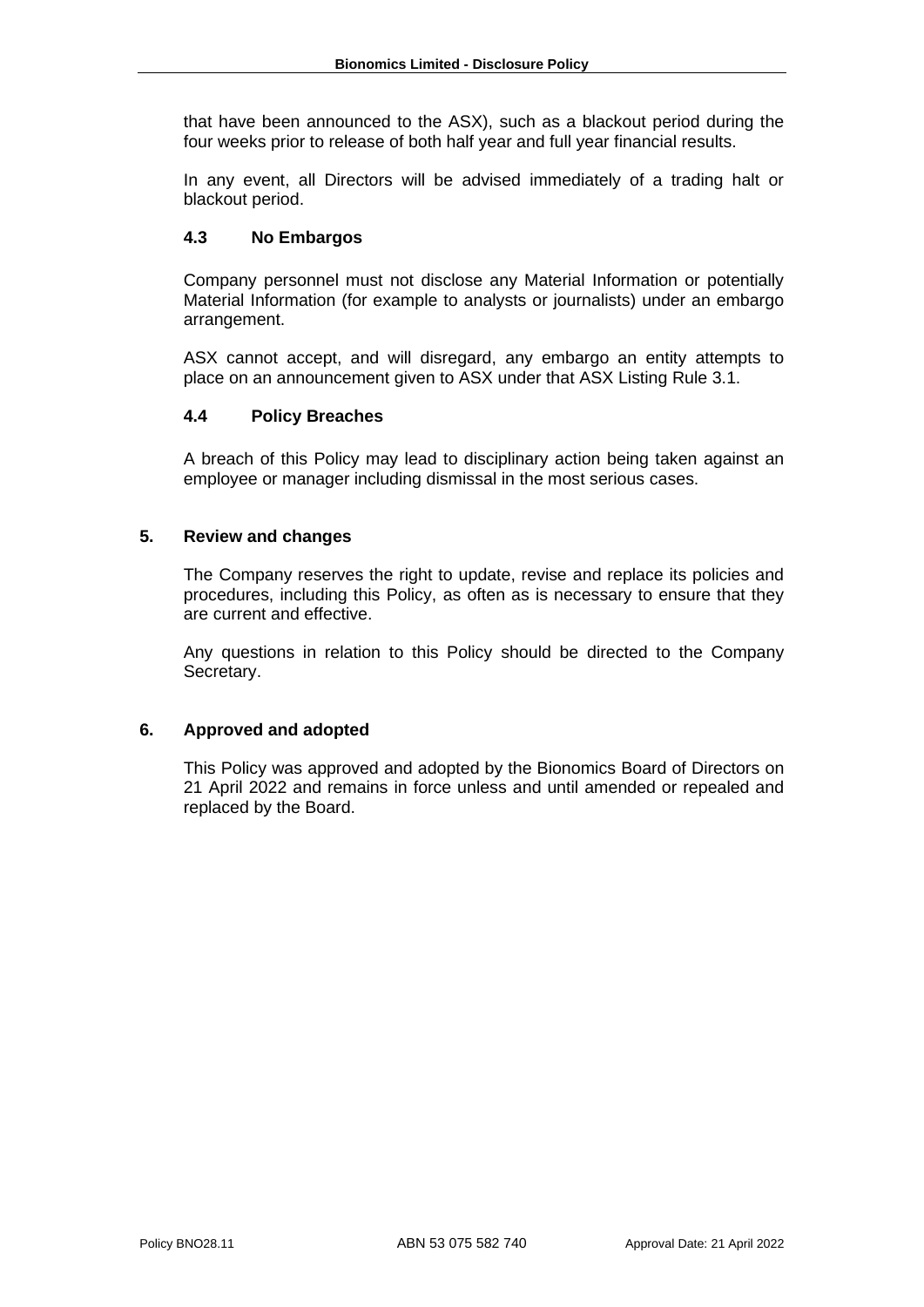### **ANNEXURE A**

### [Extracted from ASX Listing Rule 3.1]

The following is a non-exhaustive list of examples of the type of information that, depending on the circumstances, could require disclosure by an entity:

- (a) a transaction that will lead to a significant change in the nature or scale of the Company's activities;
- (b) a material acquisition or disposal;
- (c) the granting or withdrawal of a material licence;
- (d) the entry into, variation or termination of a material agreement;
- (e) becoming a plaintiff or defendant in a material law suit;
- (f) the fact that the Company's earnings will be materially different from market expectations;
- (g) the appointment of a liquidator, administrator or receiver;
- (h) the commission of an event of default under, or other event entitling a financier to terminate, a material financing facility;
- (i) under subscriptions or over subscriptions to an issue of securities (a proposed issue of securities is separately notifiable to ASX under Listing Rule 3.10.3);
- (j) giving or receiving a notice of intention to make a takeover; and
- (k) any rating applied by a rating agency to the Company or its securities and any change to such rating.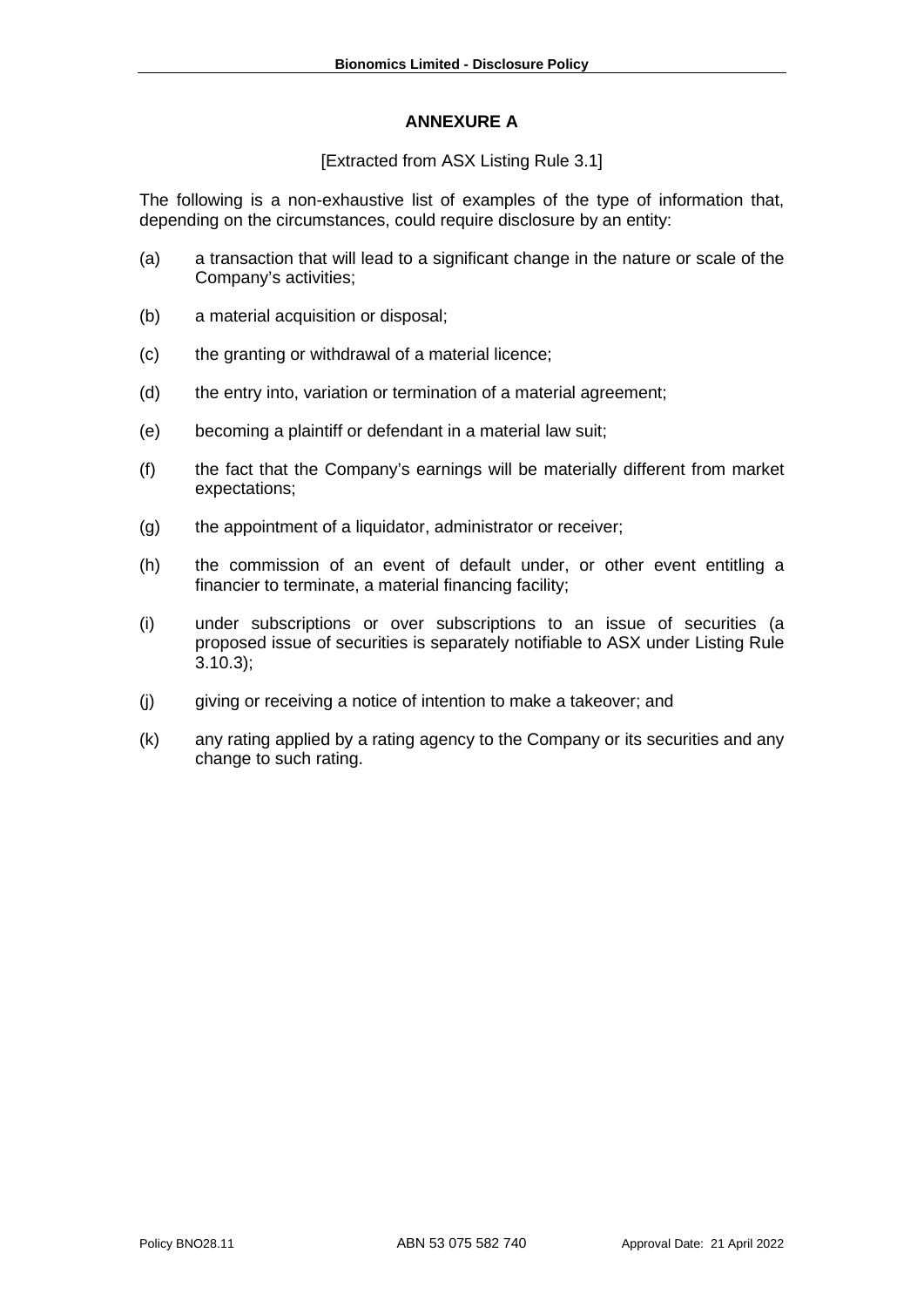# **ANNEXURE B**

# **Guidance**

Click below for link to a copy of the ASX Continuous Disclosure Abridged Guide

[http://www.asx.com.au/documents/about/abridged-continuous-disclosure-guide](http://www.asx.com.au/documents/about/abridged-continuous-disclosure-guide-clean-copy.pdf)[clean-copy.pdf](http://www.asx.com.au/documents/about/abridged-continuous-disclosure-guide-clean-copy.pdf)

# Click below to access a copy of ASX Guidance Note 8

[https://www2.asx.com.au/about/regulation/rules-guidance-notes-and-waivers/asx](https://www2.asx.com.au/about/regulation/rules-guidance-notes-and-waivers/asx-listing-rules-guidance-notes-and-waivers)[listing-rules-guidance-notes-and-waivers](https://www2.asx.com.au/about/regulation/rules-guidance-notes-and-waivers/asx-listing-rules-guidance-notes-and-waivers) 

Click below for link to a copy of Code of Best Practice for Reporting by Life Science **Companies** 

http://www.asx.com.au/documents/research/Code\_of\_Best\_Practice\_for\_Reporting [by\\_Life\\_Science\\_Companies.pdf](http://www.asx.com.au/documents/research/Code_of_Best_Practice_for_Reporting_by_Life_Science_Companies.pdf)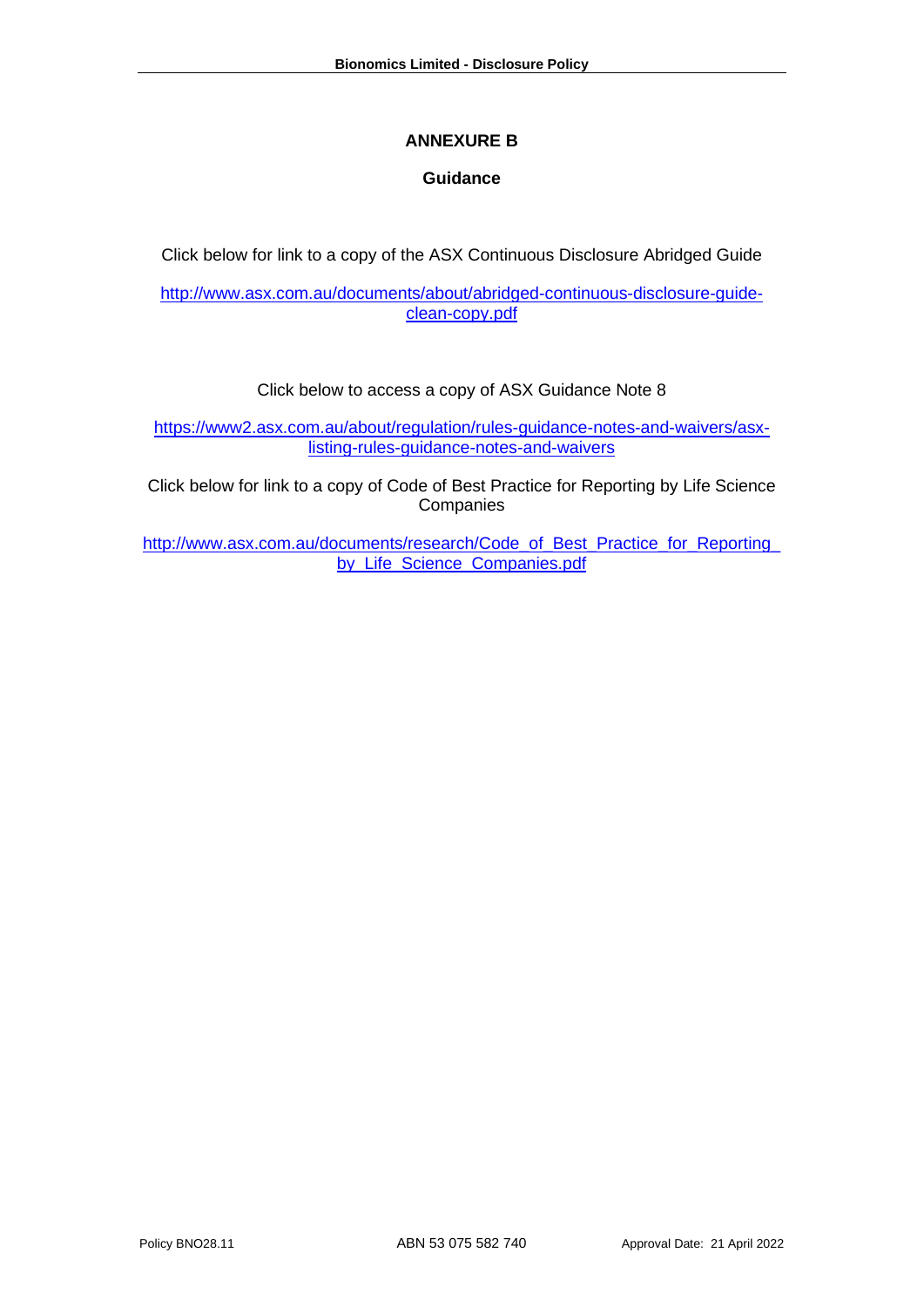# **ANNEXURE C**

# **Executive Management Committee**

# **Position**

Executive Chairman

CFO

Company Secretary

Vice President, Clinical Development

Vice President, Strategy & Corporate Development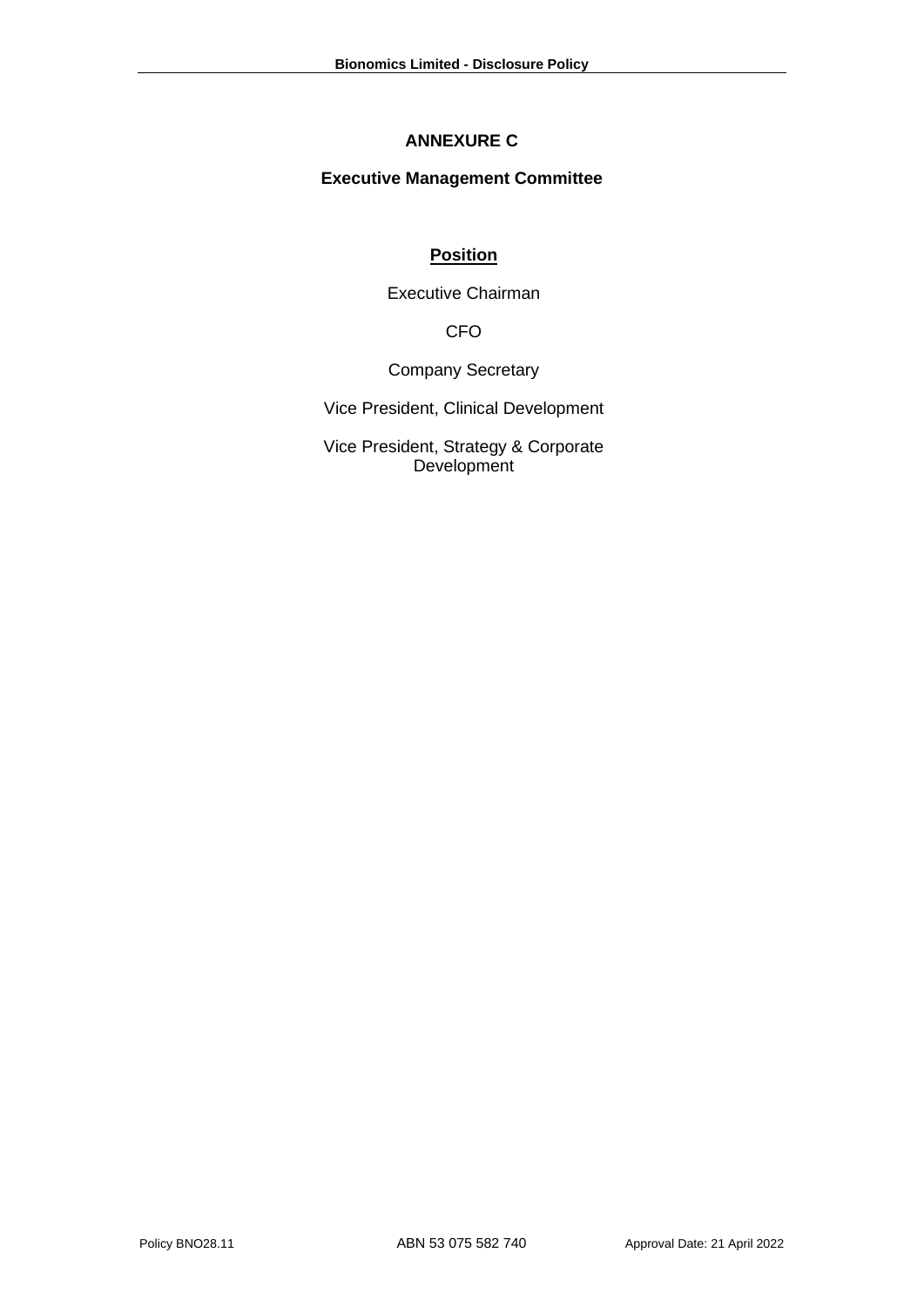# **ANNEXURE D**

#### **Safe Harbour Statement**

*Factors Affecting Future Performance* 

#### **Announcements**

*This announcement contains "forward-looking" statements within the meaning of the U.S. federal securities laws. Any statements contained in this announcement that relate to prospective events or developments, including, without limitation, statements related to the Offering are deemed to be forward-looking statements. Words such as "believes," "anticipates," "plans," "expects," "projects," "forecasts," "will" and similar expressions are intended to identify forward-looking statements. There are a number of important factors that could cause actual results or events to differ materially from those indicated by these forward-looking statements. The Company undertakes no obligation to publicly update any forward-looking statement, whether as a result of new information, future events, or otherwise. Actual results could differ materially from those discussed in this ASX announcement.* 

#### **Presentations**

*This presentation may contain "forward-looking" statements within the meaning of the United States' Private Securities Litigation Reform Act on 1995. Any statements contained in this presentation that relate to prospective events or developments, including, without limitation, statements made regarding Bionomics' drug candidates (including BNC210 and BNC101), its licensing agreements with Merck & Co. and any milestone or royalty payments thereunder, drug discovery programs, ongoing and future clinical trials, and timing of the receipt of clinical data for our drug candidates are deemed to be forward-looking statements. Words such as "believes," "anticipates," "plans," "expects," "projects," "forecasts," "will" and similar expressions are intended to identify forward-looking statements.* 

*There are a number of important factors that could cause actual results or events to differ materially from those indicated by these forward-looking statements, including unexpected safety or efficacy data, unexpected side effects observed in clinical trials, risks related to our available funds or existing funding arrangements, delays or difficulties associated with conducting clinical trials, our failure to introduce new drug candidates or platform technologies or obtain regulatory approvals in a timely manner or at all, regulatory changes, inability to protect our intellectual property, risks related to our international operations, as well as other factors, Results of studies performed on our drug candidates and competitors' drugs and drug candidates may very from those reported when tested in different settings. The inclusion of forward-looking statements should not be regards as a representation by Bionomics that any of its expectations, projections or plans will be achieved. Actual results may differ from those expectations, projections or plans due to the risks and uncertainties inherent in Bionomics business and other risks described in Bionomics' filings with the SEC. New risk factors emerge from time to time and it is not possible for our management to predict all risk factors, nor can we access the impart of all factors on our business or the extent by which any factor, or combination of factors, may cause actual results to differ materially from those contained in, or implied to any forward-looking statements. You should not rely upon forward-looking statements as predictions of future events. Although we believe that the expectations reflected in the forwardlooking statement are reasonable, we cannot guarantee future results, levels of*